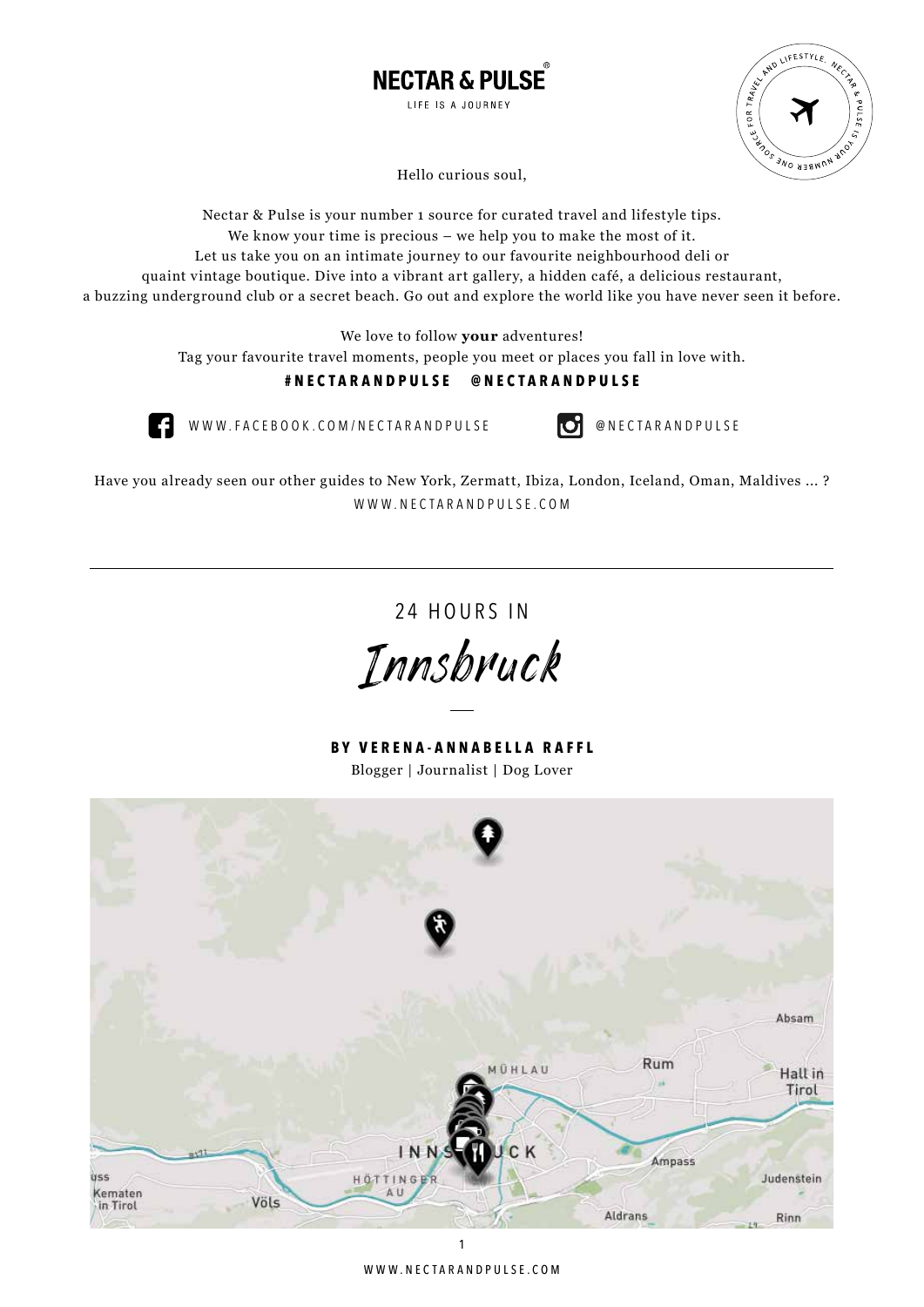### **MY PERFECT 24 HOURS IN INNSBRUCK**

We start with a laid-back and sumptuous breakfast at **Deliris**, located at the Wiltener Platzl. This café offers vegan products and most notably a lot local produce. Afterwards we stroll in the direction of Innsbruck's old town, always along the street Maria-Theresien. This street has everything you could want shopping-wise: from high-end fashion at the store **Einwaller** to vintage bargains at the **NOWHERE** Vintage Store. And the usual suspects like H&M and COS are all to be found here, of course. If you want to get your hands on something truly local or are looking for a nice souvenir to bring back home, **feinheiten…** in the old town of the city is where you'll find it all. This store sells lots of locally produced goods like soap, stationery, handbags and jewellery.

We have lunch at **Indigo**, which is a good spot for vegans and vegetarians, or at **Olive**, also very recommendable and right across the street from Deliris.

From the mountain **Nordkette** you have the best view over all of Innsbruck, and a little hike is definitely part of a perfect day anyway. We decide to either go on a longer tour or just hop onto the cable car, arrive at the **Hafelekar** and start walking from there. Even at 2000 metres above sea level the alpine world has a lot of hiking routes to offer. Stopping at one of the super snug huts up here and being treated with a delicious 'Kaspressknödle-Suppe' (soup) is absolutely part of this adventure.

When staying in town we love to have our afternoon coffee at the cosy **Klein und Fein** Café, which is run with lots of love and offers the most delicious little treats, such as homemade cakes and cupcakes! Their lunch offer is always excellent, too. When we're back out on the street, we keep on ambling through the historic city centre, slowly making our way to see the colourful **Innzeile** and the **Hofgarten**, a romantic little park. For all this walking we need some coffee to go for sure, and the best spot to get it is at **Coffee Kult**.

Tonight we feel like having pizza, which means **Crocodiles** is the restaurant of choice. Their pizza with spelt flour dough is almost too good to be true! But don't forget to book a table beforehand.

A really cool place for an (after-work) drink is **Pangea**. Their selection of drinks is huge and the little snacks they offer are a real treat for foodies.

Enjoy exploring, Verena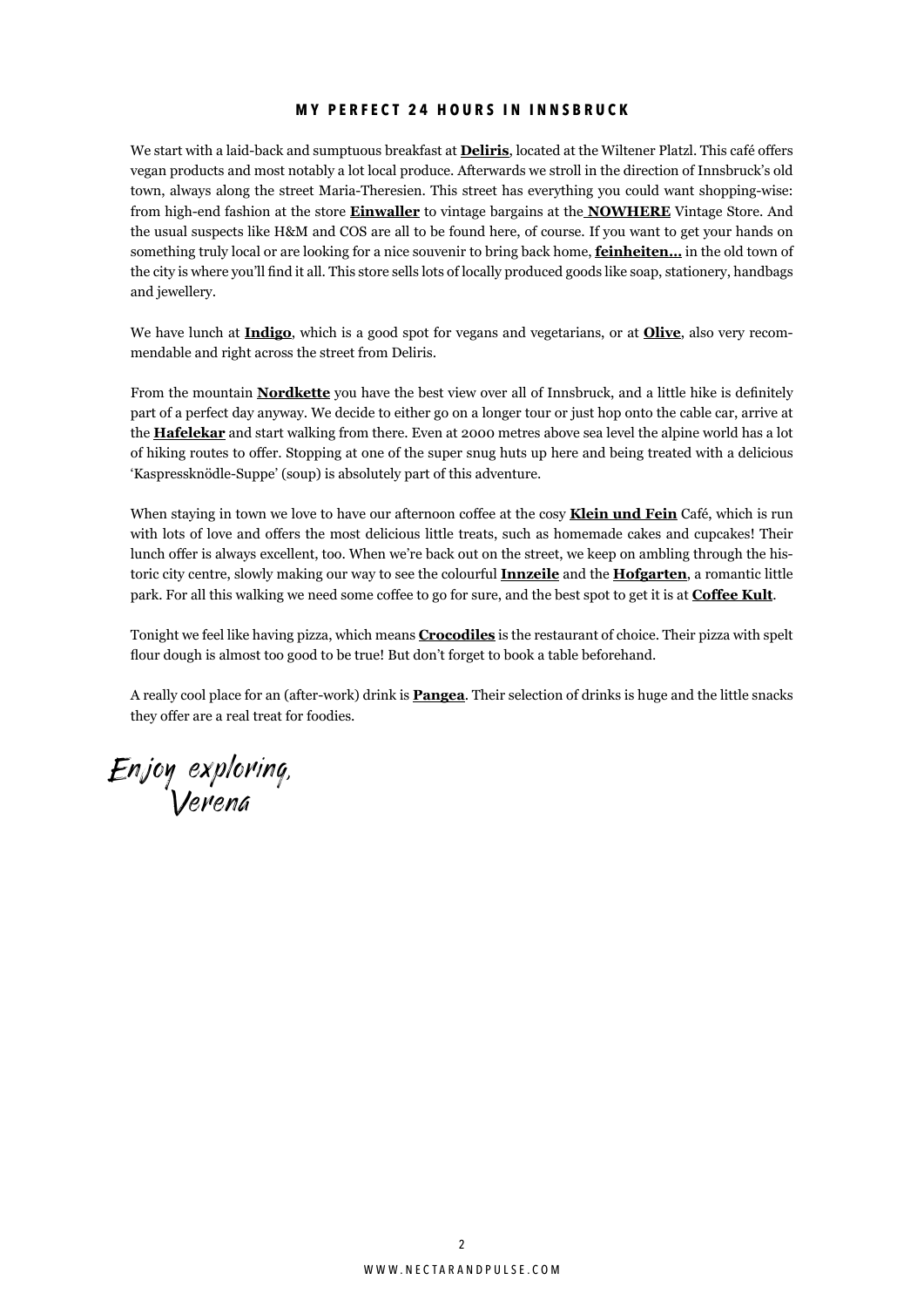### **WILTENER PLATZL**

**DELIRIS** RESTAURANT

www.deliris.at

zing sun terrace.

RESTAURANTS Wiltener Platzl, Innsbruck, Austria

This square is known for its awesome street food markets, as well as for fantastic restaurants like Immerland, Deliris, and Olive. You can also find beautiful secondhand fashion around here.

This place is perfect for breakfast and brunch. They focus on vegan and vegetarian cuisine and they have an ama-





### **MARIA-THERESIEN-STRASSE**

Leopoldstraße 31a, Innsbruck, Austria

SHOPS Maria-Theresien-Straße, Innsbruck, Austria

This is my favourite shopping arcade, because you can enjoy a beautiful mountain panorama while hunting down the latest trends. That's rare!





SHOP Burggraben 1, Innsbruck, Austria www.einwaller.com

Lots of super cool, high-end fashion brands. They always have the latest styles in store!

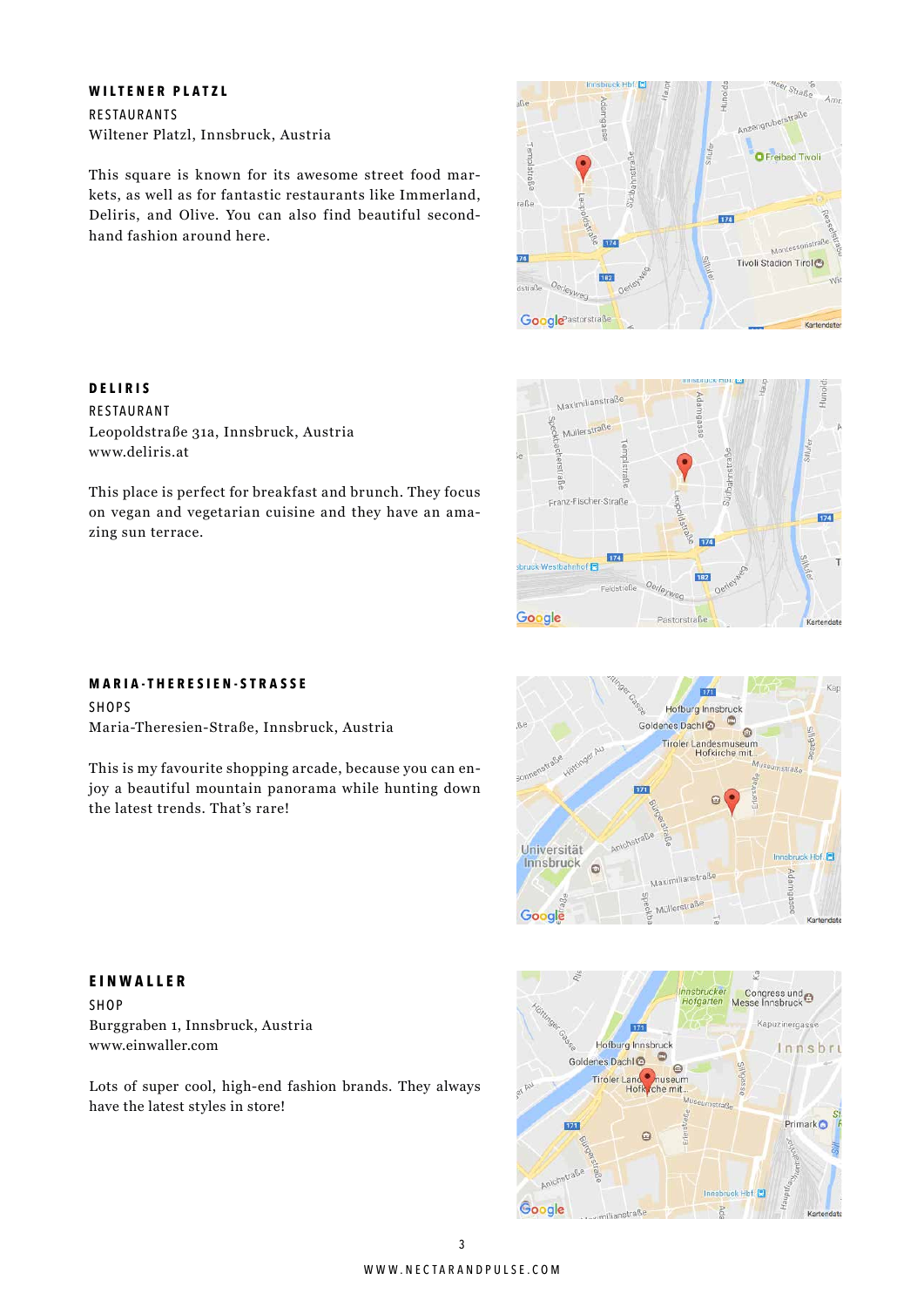### **NOWHERE**

SHOP Anichstraße 20, Innsbruck, Austria www.nowherefashion.bigcartel.com

Vintage-inspired love pieces for a great price!









# **FEINHEITEN...**

SHOP Pfarrgasse 8, Innsbruck, Austria www.feinheiten-innsbruck.at

Locally produced items, perfect as gifts and souvenirs.

### **MY INDIGO**

RESTAURANT Stainerstraße 3, Innsbruck, Austria www.myindigo.com

Healthy and super tasty 'fast' food. This is the best way to eat consciously between shopping and strolling through the city.

**OLIVE** RESTAURANT Leopoldstraße 36, Innsbruck, Austria www.facebook.com/Olive-873133502698894/

Fantastic vegan and vegetarian dishes, my favourite is the burger with almond cheese – so good! Better book a table before going there, though.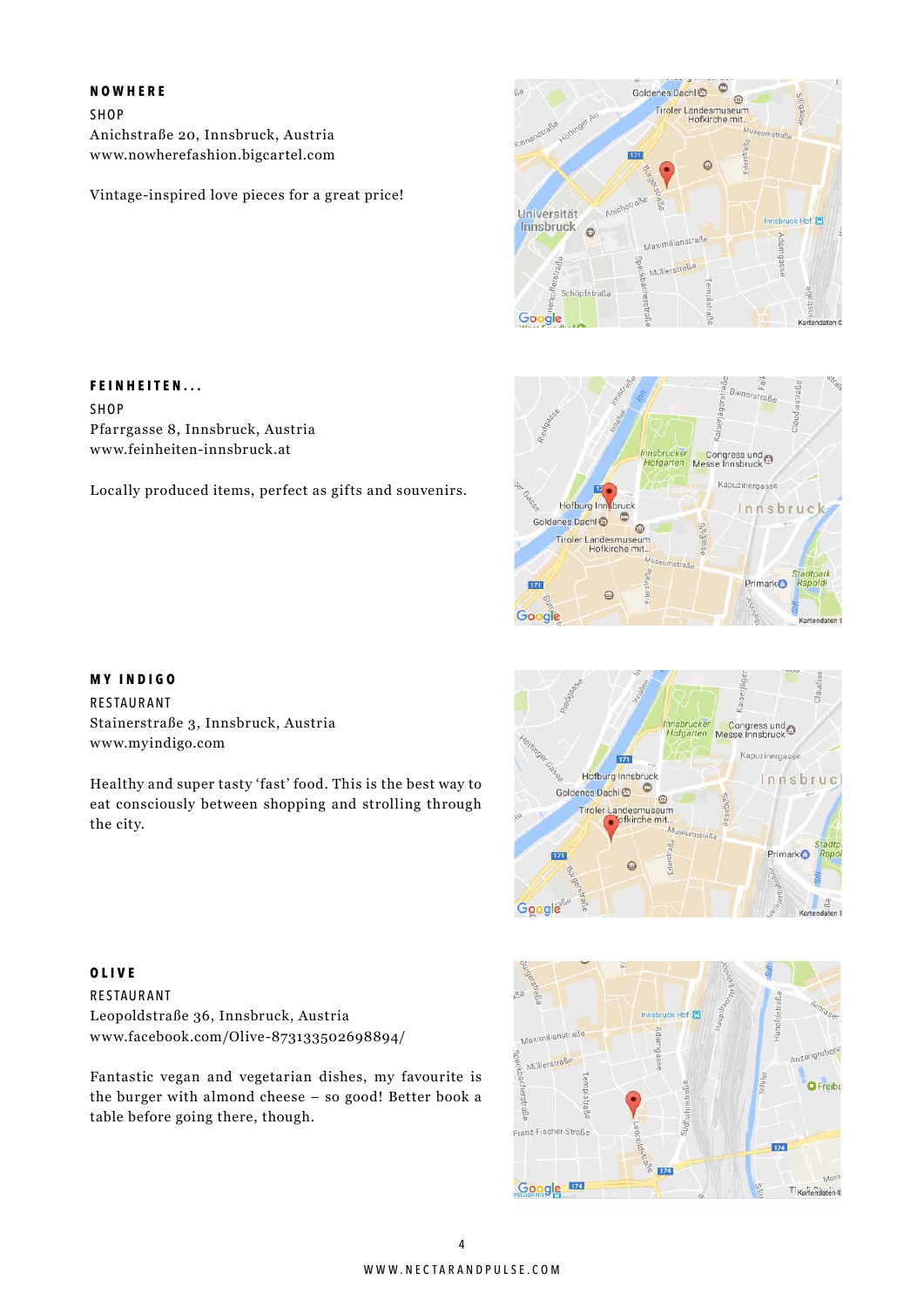### **NORDKETTE**

**HAFELEKAR** FITNESS & HEALTH

ESCAPE Nordkette, Innsbruck, Austria

Hafelekar Station, Innsbruck, Austria

hiking from here. Every route is amazing!

This is my all-time favourite spot, because high, high above Innsbruck, you have the best view over the whole area of the Inn valley.

Take the cable car to got up to the Hafelekar and start



# Google

### **KLEIN UND FEIN**

CAFÉ Maria-Theresien-Straße 42a, Innsbruck, Austria www.klein-und-fein.com

Everything here, from breakfast to dinner, is homemade, lovingly prepared, and simply delicious.



**INNZEILE** ARCHITECTURE & MONUMENTS Innstraße, Innsbruck, Austria

This is the most famous and picturesque row of houses – a great spot for photography.